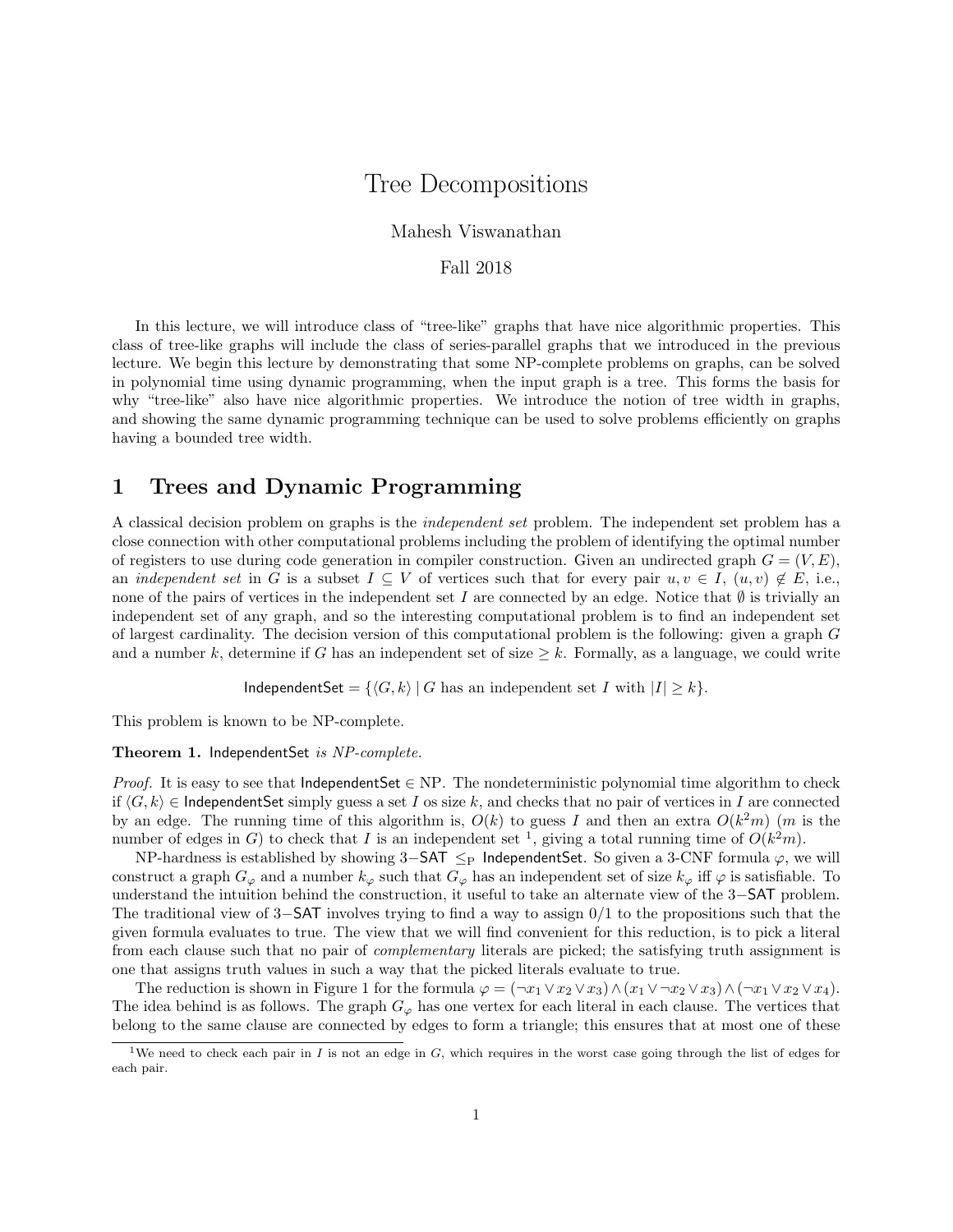

Figure 1: Graph for  $\varphi = (\neg x_1 \lor x_2 \lor x_3) \land (x_1 \lor \neg x_2 \lor x_3) \land (\neg x_1 \lor x_2 \lor x_4)$ 

literals will be picked in any independent set. Next, 2 vertices that correspond to complementary lieterals are connected by an edge. This ensures that no independent set contains a pair of complementary literals.  $k_{\varphi}$  is then taken to be the number of clauses in  $\varphi$ . If there is an independent set of size  $k_{\varphi}$ , then the independent set corresponds to picking exactly one literal from every clause, no two of which are complementary — thus  $\varphi$  is satisfiable.

Formally, let  $\varphi = \wedge_{i=1}^{m} (\ell_{i1} \vee \ell_{i2} \vee \ell_{i3})$ . Then  $k_{\varphi} = m$ , and  $G_{\varphi} = (V, E)$ , where  $V = \{\ell_{ij} | 1 \le i \le m, 1 \le j \le n\}$  $j \leq 3$ , and  $E = \{(\ell ij, \ell i'j') \mid \text{either } i = i' \text{ or } \ell_{ij} \neq \ell_{i'j'}\}.$  Proof for the correctness of the reduction follows from the arguments in the previous paragraph.  $\Box$ 

Eventhough IndependentSet is a computationally difficult problem on general graphs, it can be solved efficiently when the input graph is a (rooted) tree. The algorithm to solve IndependentSet on trees uses the dynamic programming paradigm.

**Theorem 2.** Given a tree  $T = (V, E)$ , the size of maximum cardinality independent set can be computed in  $O(|V|)$  time.

*Proof.* For a vertex  $u \in V$ , let  $T_u$  denote the subtree rooted at u. Let  $opt(u, \emptyset)$  denote the size of maximum independent set in  $T_u$  that does not contain u, and  $\text{opt}(u, \{u\})$  denote the size of maximum independent set in  $T_u$  that contains u. Then,

$$
\begin{array}{l}\n\text{opt}(u, \emptyset) = \sum_{c} \text{child of } u \max(\text{opt}(c, \emptyset), \text{opt}(c, \{c\})) \\
\text{opt}(u, \{u\}) = 1 + \sum_{c} \text{child of } u \text{ opt}(c, \emptyset)\n\end{array}
$$

Thus, opt can be computed by dynamic programming in time  $O(|V|)$  (as any u is child of only one vertex).  $\Box$ 

A generalization of IndependentSet is the maximum weight independent set problem. Here, we are given a weighted graph  $G = (V, E, w)$ , where V is the set of vertices, E is the set of edges, and  $w : E \to \mathbb{R}$  is a function assigning weights to each vertex. The goal is to compute an independent set in G of maximum weight; the weight of an independent set I is  $w(I) = \sum_{u \in I} w(u)$ . The decision version of this problem is, given a weighted graph G and k, determine if G has an independent set of weight  $\geq k$ . The problem is clearly NP-complete — membership in NP follows using the same algorithm as that for IndependentSet in the proof of Theorem 1, and hardness follows because IndependentSet is a special case of this problem where all vertices have weight 1. However, even this generalization of IndependentSet can be solved efficiently on trees; the proof uses the dynamic programming algorithm as the proof of Theorem 2.

**Theorem 3.** Given a weighted tree  $T = (V, E, w)$ , the maximum weight independent set can be computed in  $O(|V|)$  time (assuming arithmetic operations take  $O(1)$  time).

*Proof.* For a vertex  $u \in V$ , as before (i) let  $T_u$  denote the subtree rooted at u; (ii) let  $opt(u, \emptyset)$  denote the size of maximum weight independent set in  $T_u$  that does not contain u; and (iii) let  $\text{opt}(u, \{u\})$  denote the size of maximum weight independent set in  $T_u$  that contains u. Then,

$$
opt(u, \emptyset) = \sum_{c \text{ child of } u} \max(\mathsf{opt}(c, \emptyset), \mathsf{opt}(c, \{c\}))
$$
  

$$
opt(u, \{u\}) = w(u) + \sum_{c \text{ child of } u} \mathsf{opt}(c, \emptyset)
$$

Complexity bounds follow as in the case of Theorem 2.

 $\Box$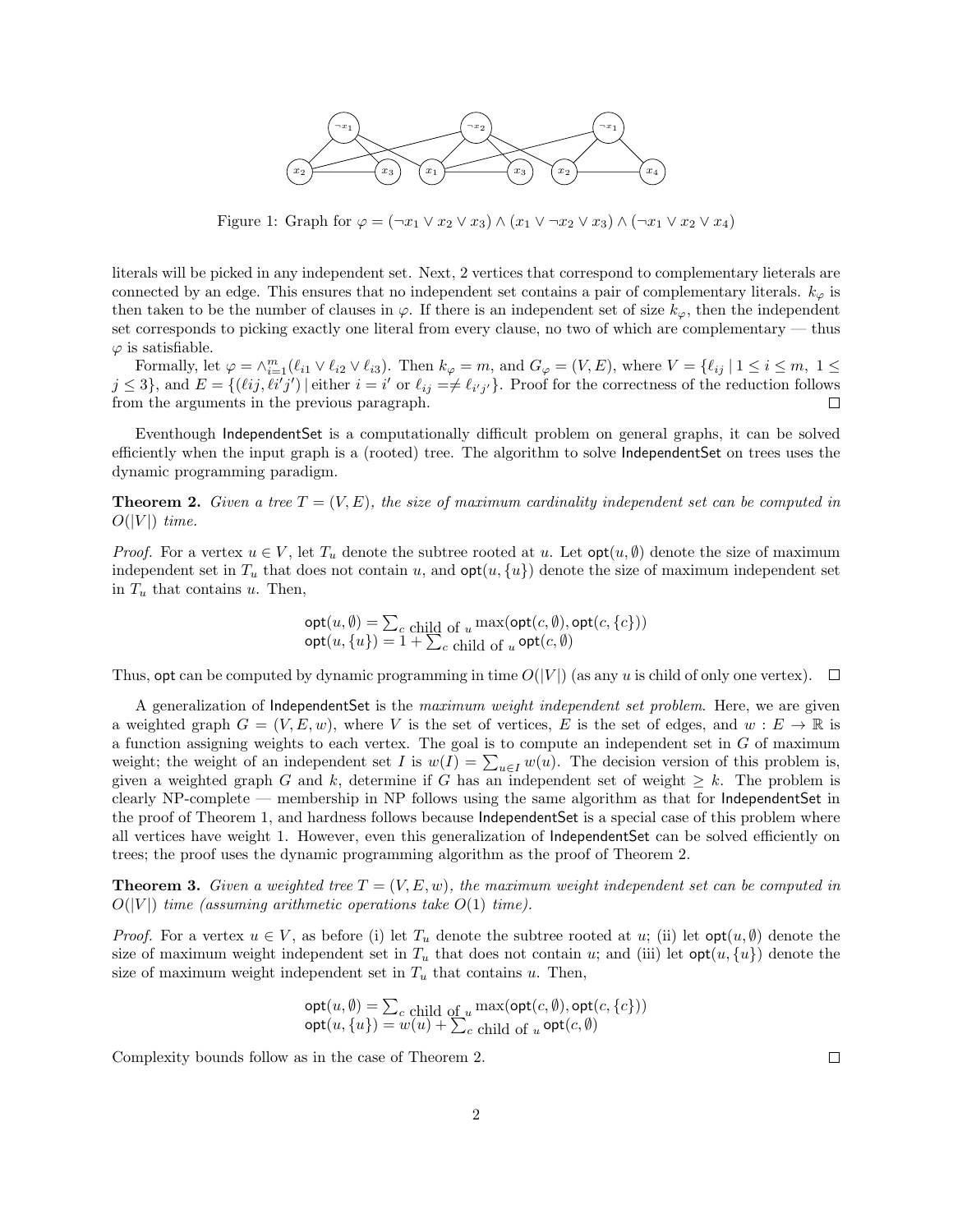

Figure 2: Example "tree-like" graph



Figure 3: Tree  $T$  shown on the left. Two tree decompositions of  $T$  are shown to its right. In the middle is a trivial tree decomposition consisting of a single vertex, which on the right is a different tree decomposition.

In the light of Theorems 2 and 3, we could ask two questions that try to generalize the results of these theorems. Can we prove such results for properties other than independent sets in graphs? And, can we get polynomial time results for graphs more general than trees? We will answer both these questions in the affirmative in the following sections.

### 2 Tree Decomposition and Width

We will introduce the notion of tree width, that is, in some sense, a measure of how close a given graph is to being a tree. For example, consider the graph shown in Figure 2. The graph can be seen to be "tree-like" when we draw a new graph that treats the triangle "subgraphs" as a basic component. This process of identifying the subgraphs that form the basic components that enables viewing the graph as a tree, is called a tree decomposition, and the size of these basic components determines a graphs tree width.

**Definition 4** (Tree Decomposition). A tree decomposition of  $G = (V, E)$  is a labeled tree  $\tau(G) = (V_{\tau(G)}, E_{\tau(G)}, L_{\tau(G)})$ where  $(V_{\tau(G)}, E_{\tau(G)})$  is a tree and  $L_{\tau(G)} : V_{\tau(G)} \to 2^V$  is a labeling function such that

**Node Coverage** For every  $u \in V$ , there is  $t \in V_{\tau(G)}$  such that  $u \in L_{\tau(G)}(t)$ 

**Edge Coverage** For every  $(u, v) \in E$ , there is  $t \in V_{\tau(G)}$  such that  $\{u, v\} \subseteq L_{\tau(G)}(t)$ 

Coherence If  $t_1, t_2 \in V_{\tau(G)}$  and  $u \in V$  are such that  $u \in L_{\tau(G)}(t_1) \cap L_{\tau(G)}(t_2)$  then  $u \in L_{\tau(G)}(t)$  for every t on path from  $t_1$  to  $t_2$ .

Let us look at some examples to understand the definition of a tree decomposition.

**Example 5.** Consider the tree  $T = (V, E)$  shown on the left in Figure 3. There is a trivial tree decomposition of T as follows —  $\tau(T) = (\{v\}, \emptyset, [v \mapsto \{1, 2, 3, 4, 5, 6, 7, 8, 9\}]$  is a tree decomposition consisting of a single node, and no edges, such that the label of the node is the set of vertices V. This *trivial* tree decomposition is shown in the middle in Figure 3.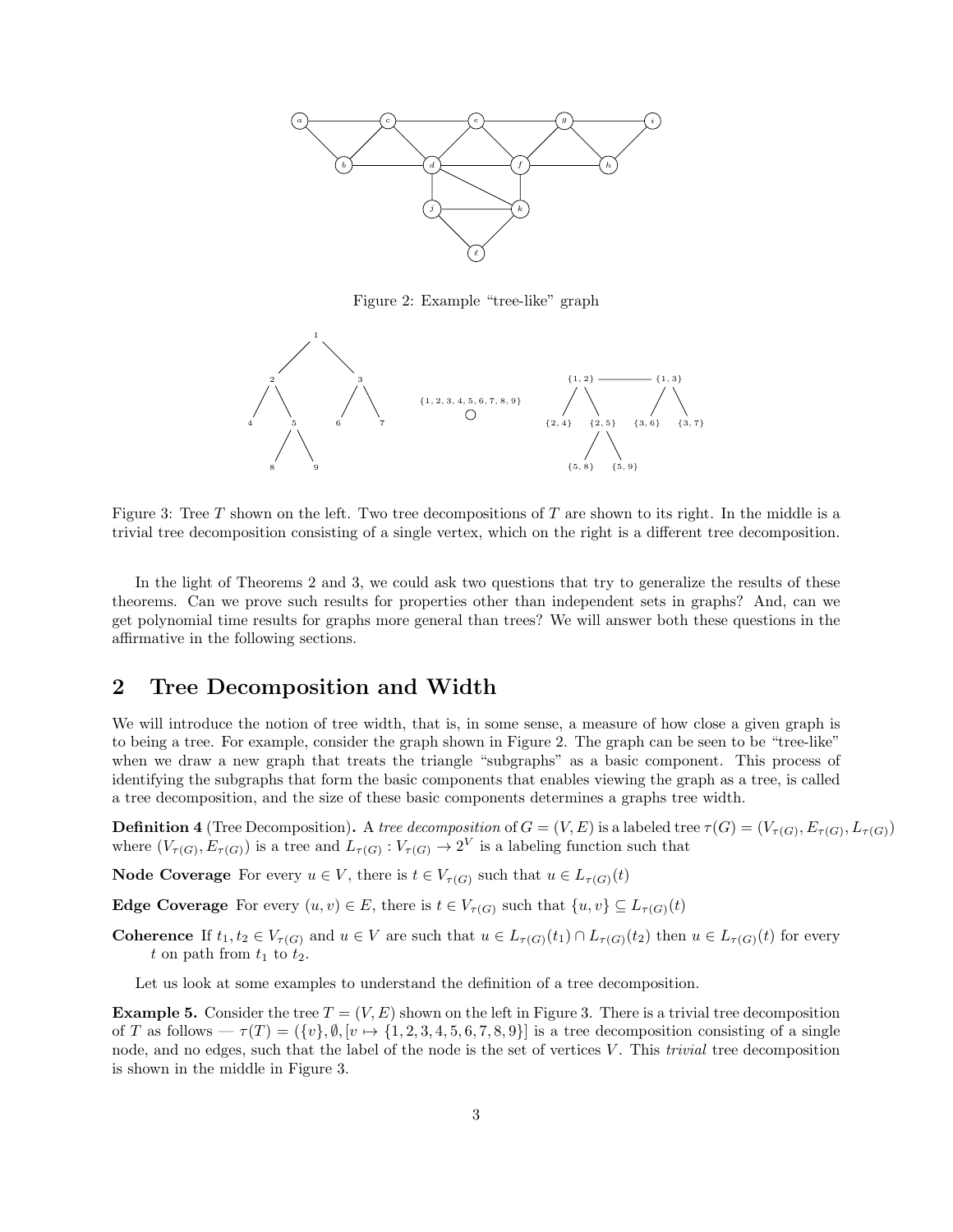

Figure 4: Tree T from Figure 3 on the left and another tree decomposition for it on the right.



Figure 5: A cycle graph shown on the left, and one tree decomposition shown on the right

A more interesting tree decomposition for T is as follows.  $\tau(T) = (V_{\tau(T)}, E_{\tau(T)}, L_{\tau(T)})$  where  $V_{\tau(T)} = E$ ,  $E_{\tau(T)} = \{(e_1, e_2) | e_1 \cap e_2 \neq \emptyset\}$ , and  $L_{\tau(T)}(e) = \{u, v\}$  where  $e = \{u, v\}$ . This tree decomposition is shown on the right in Figure 3, and has nodes corresponding to each edge of the tree, with two nodes being adjacent if they correspond to edges that share a common endpoint.

Yet another tree decomposition for tree  $T$  is shown in Figure 4. This one has nodes corresponding to each edge and vertex of  $T$ , and a node for a vertex is adjacent to a node for an edge if the vertex is an edpoint of the edge. Formally,  $\tau(T) = (V \cup E, E_{\tau(T)}, L_{\tau(T)})$  where  $E_{\tau(T)} = \{\{u, \{u, v\}\} \mid u \in V, \{u, v\} \in E\},\$ and  $L_{\tau(T)}(u) = \{u\}$  and  $L_{\tau(T)}(\{u, v\}) = \{u, v\}.$ 

We can draw a few simple conclusions from Example 5. First, a graph may have multiple tree decompositions. Second, every graph G has a trivial tree decomposition consisting of a single node (with no edges) whose label is the set of all vertices of G. Given this observation, what will be important going forward is to construct tree decompositions of a graph where the maximum size of any label set is small. Example 5 demonstrates that every tree has a tree decomposition where the label of any node in the tree is a set of size at most 2.

Example 6. Consider the cycle of size 6 shown on the left in Figure 5. Apart from the trivial tree decomposition consistenting of a single vertex, a more interesting tree decomposition is shown to the right in Figure 5; in this tree decomposition nodes are labeled by sets of size at most 3.

Generally, consider the cycle graph with n vertices  $C_n = (V = \{1, 2, ..., n\}, E = \{\{i, j\} | (j-1) \equiv i \mod n\}.$ A tree decomposition for  $C_n$  is  $\tau(C_n) = (V_{\tau(C_n)}, E_{\tau(C_n)}, L_{\tau(C_n)})$  where  $V_{\tau(C_n)} = E$ ,  $E_{\tau(C_n)} = {\mathcal{E}}_{\tau(C_n)} = {\mathcal{E}}_{\tau(C_n)}$  $(e_2) \setminus \{1\} \neq \emptyset$ , and  $L_{\tau(C_n)}(\{u, v\}) = \{1, u, v\}.$ 

As observed in Examples 5 and 6, what is interesting is to construct tree decompositions where the label set of nodes is small. This leads to the notion of the tree width of a graph.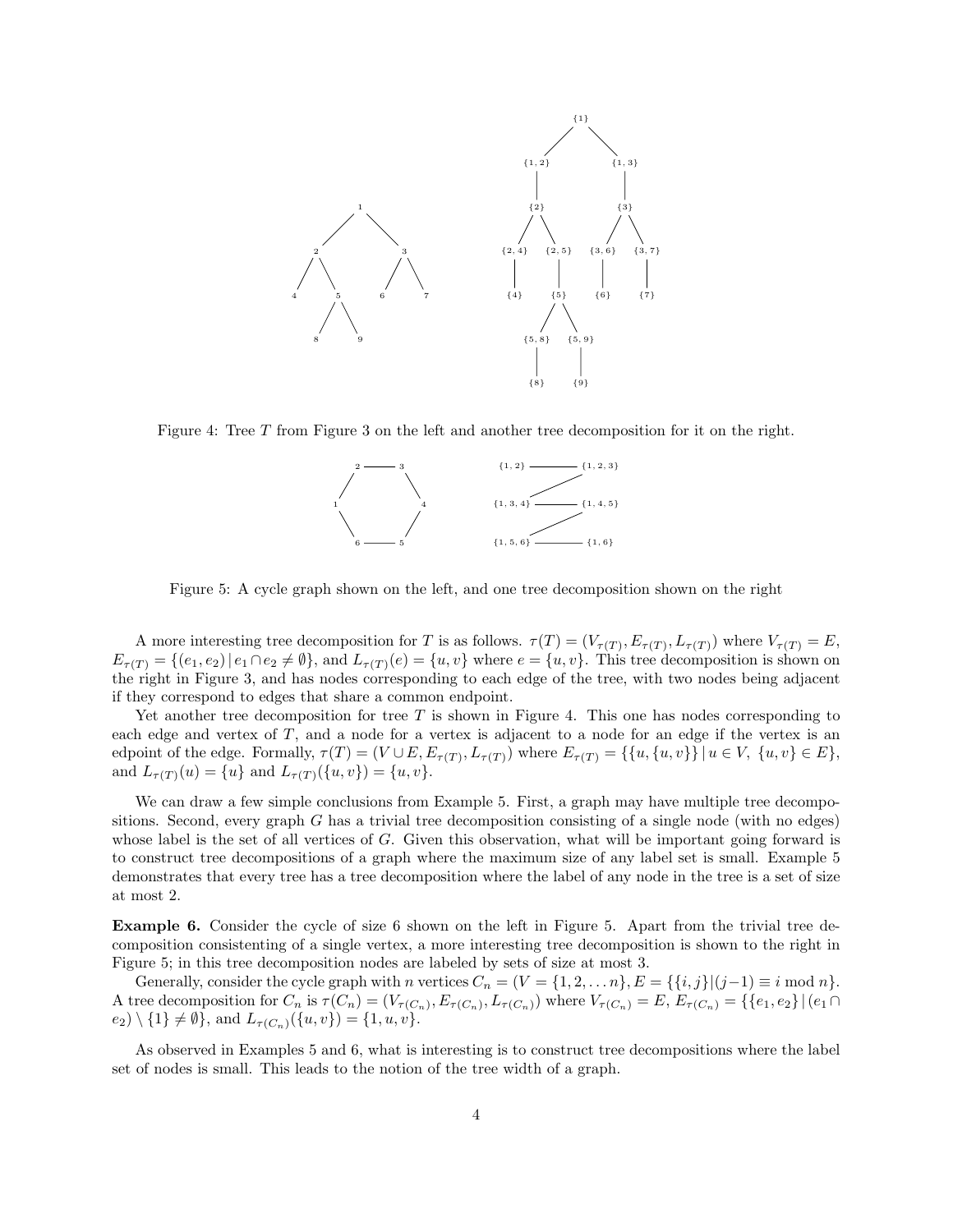

Figure 6: Picture showing the inductive step

**Definition 7** (Tree Width). A graph G has tree width w if there is a tree decomposition  $\tau(G) = (V_{\tau(G)}, E_{\tau(G)}, L_{\tau(G)})$ such that for every vertex  $u, |L_{\tau(G)}(u)| \leq w+1$ .

A graph with tree width w has a tree decomposition where every vertex is labeled by a set of size  $\leq w+1$ ; the reason for taking the size of the label set to be  $w+1$  is to ensure that trees have tree width 1, which follows from the observations in Example 5. The tree width of an arbitrary graph can be computed (parametric) polynomial time. The proof of this is beyond the scope of this course.

**Theorem 8** (Bodlaender). There is an algorithm A and a polynomial p such that given any graph  $G =$  $(V, E)$ , A computes a tree decomposition of G of width  $k = tree$ -width(G) in time  $O(2^{p(k)}|V|)$ .

Based on Example 5, we observed that trees have tree width 1. It turns out that they are the only (connected) graphs that have tree width 1.

**Theorem 9.** A connected graph G has tree width 1 if and only if G is a tree.

Proof. We already observed, based on the construction in Example 5, that trees have tree width 1. We will establish the converse here. Let  $\tau(G) = (V_{\tau(G)}, E_{\tau(G)}, L_{\tau(G)})$  be a tree decomposition of width 1 for G. We will prove by induction on  $|V_{\tau(G)}|$  that G is a tree.

For the base case, suppose  $|V_{\tau(G)}|=1$ . Then G is either single vertex or an edge, and so G is a tree. For the induction step, let  $t_0$  be a leaf of  $\tau(G)$  with parent  $t_1$ . This situation is illustrated in Figure 6. Let the label of  $t_0$  be  $\{u, v\}$ . Let  $T' = \tau(G) \setminus t_0$  and  $G_{T'}$  be the subgraph of G induced by the vertices labeling T'. By induction hypothesis,  $G_{T'}$  is a tree. Suppose adding the edge  $\{u, v\}$  to  $G_{T'}$  introduces a cycle. Then there is  $x \in T'$  such that  $u \in L_{\tau(G)}(x)$ . By coherence, all vertices on path from  $t_0$  to x have u in their label. Thus,  $u \in L_{\tau(G)}(t_1)$ . By a similar reasoning,  $v \in L_{\tau(G)}(t_1)$ . Hence,  $G = G_{T'}$  is a tree.  $\Box$ 

#### 2.1 Special Tree Decompositions

Tree decompositions as defined in Definition 4 have very few restrictions on the structure of the labeled tree. For example, the tree may have "redundant" nodes and may be a tree of any arity. We show that we can always restrict our attention to trees that are binary and don't have reducndant nodes. We begin by defining what we mean by a tree decomposition that does not have any redundant nodes.

**Definition 10.** A tree decomposition  $\tau(G) = (V_{\tau(G)}, E_{\tau(G)}, L_{\tau(G)})$  is said to be non-redundant if there is no edge  $(x, y) \in E_{\tau(G)}$  such that  $L_{\tau(G)}(x) \subseteq L_{\tau(G)}(y)$ .

One can always obtain a non-redundant tree decomposition (of the same width) by "contracting" redundant edges.

**Example 11.** Consider the tree decomposition shown on the right in Figure 4 for the tree  $T$  shown on the left. This tree decomposition is redundant. However, we can make it non-redundant by contracting edges  $\{u, v\}$  where  $L(u) \subseteq L(v)$ . Carry out such contraction of all reducndant edges will result in the tree decomposition shown on the right in Figure 3.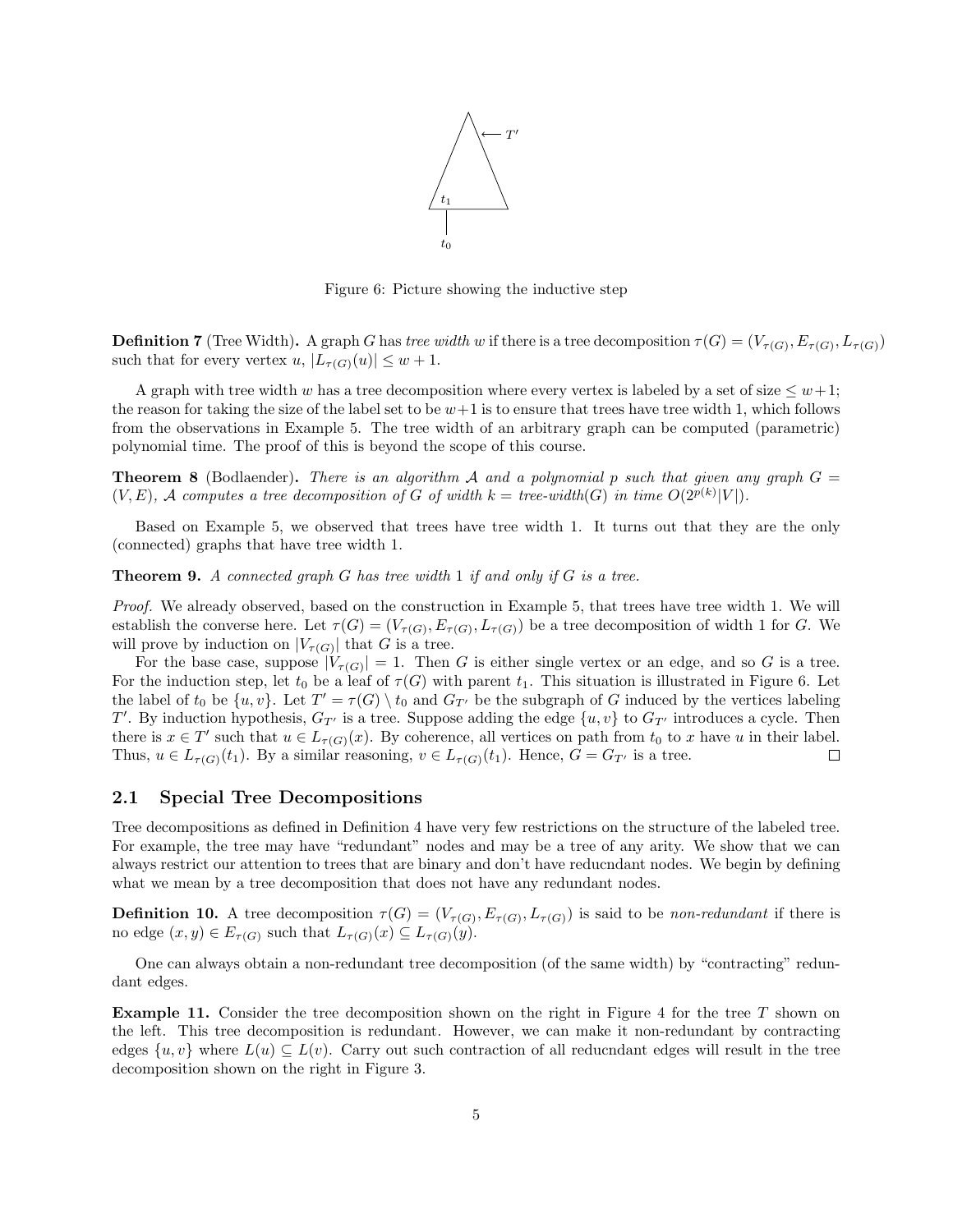

Figure 7: Dynamic programming yields a solution to the maximum weight independent set problem because there are no edges between vertices in subtrees rooted at different siblings.

Non-redundant tree decompositions have a small size when compared with the number of vertices in the original graph.

**Proposition 12.** Any non-redundant tree decomposition  $\tau(G) = (V_{\tau(G)}, E_{\tau(G)}, L_{\tau(G)})$  of graph  $G = (V, T)$ has size  $|V_{\tau(G)}| \leq |V|$ .

*Proof.* We prove this result by induction on  $|V_{\tau(G)}|$ . Consider the base case when  $|V_{\tau(G)}| = 1$ . In this case, the proposition holds trivially.

For the induction step, let  $t_0$  be a leaf of  $\tau(G)$  with parent  $t_1$ . Observe that  $U = L_{\tau(G)}(t_0) \setminus L_{\tau(G)}(t_1) \neq \emptyset$ , since  $\tau(G)$  is non-redundant. By coherence, none of the vertices in U appear as labels in  $T' = \tau(G) \setminus \{t_0\}.$ Thus, T' is a non-redundant tree decomposition of  $G \setminus U$ . By induction hypothesis,  $|T'| = |V_{\tau(G)}| - 1 \leq$  $|G \setminus U| = |V| - |U| < |V| - 1$ , as U is non-empty. Therefore, we have  $|V_{\tau(G)}| < |V|$ .

The labeled tree of a tree decomposition could have any arity. However, without loss of generality, we could assume it is binary. Given a tree decomposition  $\tau(G)$ , we can construct another tree decomposition  $\beta(G)$  that is a binary tree and has the same width as  $\tau(G)$  as follows. Let  $\tau(G)$  be a tree with root v and  $t_1, t_2, \ldots, t_n$  as subtrees of v; we will denote this as  $\tau(G) = v(t_1, \ldots, t_n)$ . We will use  $T(\cdot)$  to denote the recursive translation that will translate  $\tau(G)$  to the binary tree  $\beta(G)$ . We will define  $\beta(G) = v(T(t_1), T(v(t_2, \ldots v_n)))$ , where the labeling function of  $\beta(G)$  is "essentially the same" as that for  $\tau(G)$ .

The binary tree decomposition constructed in the previous paragraph has the following properties. If  $\tau(G)$  has n nodes then  $\beta(G)$  has 2n nodes. Thus, if the tree decomposition  $\tau(G)$  to begin with is nonredundant, using properties of Proposition 12, we say that for any graph  $G$  with  $n$  vertices, has a binary tree decomposition of minimum width having at most  $O(n)$  nodes. Therefore, we will henceforth assume that all tree decompositions are binary, and of the same size as G.

## 3 Dynamic Programming in Bounded Tree Width Graphs

Recall that the maximum weight indepedent set problem can be solved efficiently on trees using dynamic programming. The key reason why dynamic programming is effective in computing independent sets on trees is because of a property shown in Figure 7 — there are no edges between vertices in the subtree rooted at  $t_1$  and the subtree rooted at  $t_2$ , where  $t_1$  and  $t_2$  are siblings. Therefore, computing independent sets for the subtree rooted at  $t_1$  and the independent set for the subtree rooted at  $t_2$ , independently, yields an independent set for the subtree rooted at  $t_0$ .

A similar property holds for a tree decomposition of a graph as well. Let the tree shown in Figure 7 be a tree decomposition of a graph G. Let us denote by  $G(t_1)$  the subgraph induced by the vertices labeling the nodes in subtree  $t_1$ ;  $G(t_2)$  is defined similarly. Conherence ensures that an edge between vertices in  $G(t_1)$ and  $G(t_2)$  must involve a vertex labeling  $t_0$ . Thus the interconnection between  $G(t_1)$  and  $G(t_2)$  is captured by the label of  $t_0$ , and this can be used to solve maximum weight independent set on graphs with small tree width.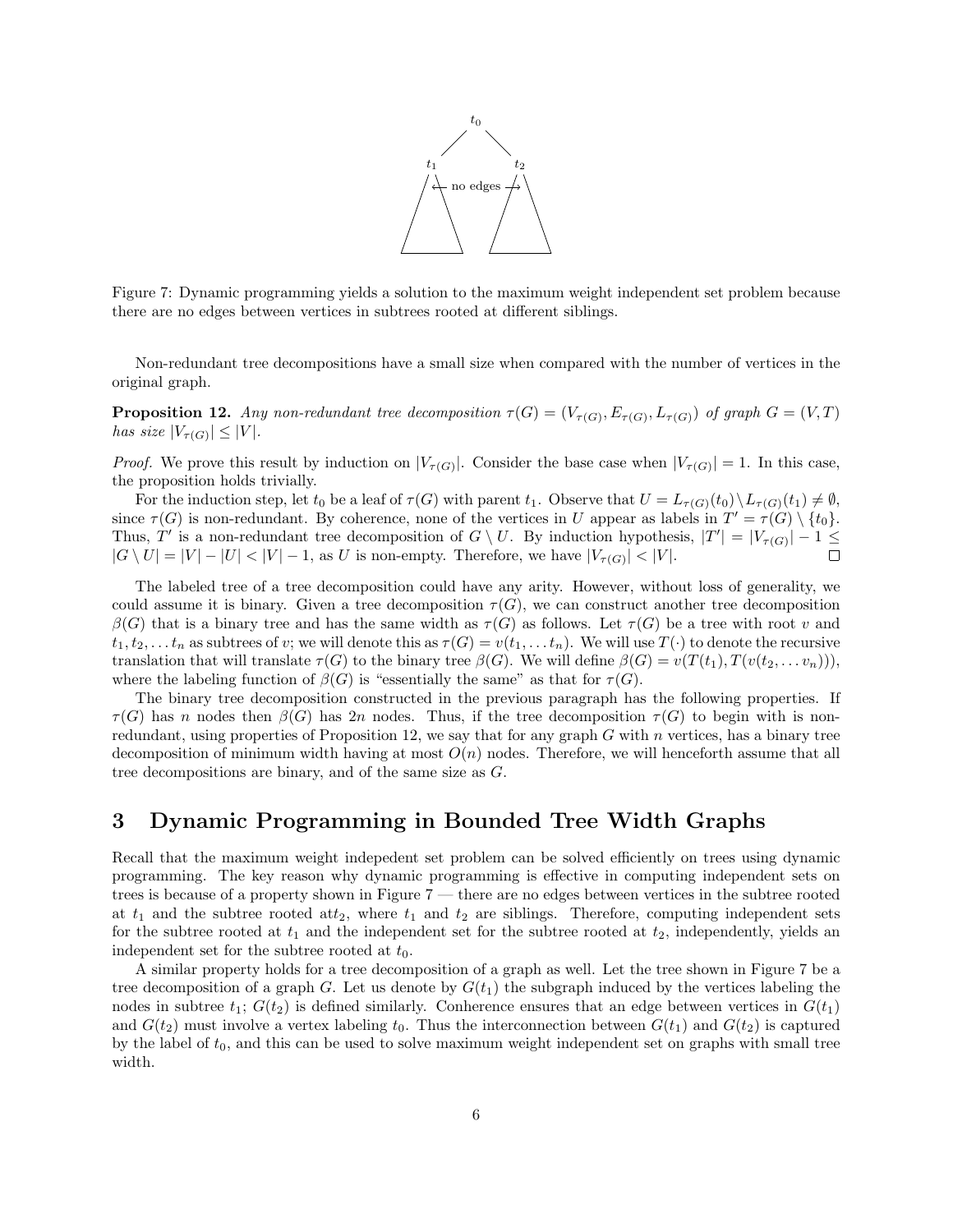

Figure 8: Schematic view of tree decomposition  $\tau(G)$ .

We begin by observing this technical property of tree decompositions. Let  $G = (V, E, w)$  be a weighted graph and let  $\tau(G) = (V_{\tau(G)}, E_{\tau(G)}, L_{\tau(G)})$  be a tree decomposition of G of width k. For a node  $t \in V_{\tau(G)}$ , let  $T(t)$  denote the subtree rooted at t, and  $G(t)$  be the subgraph of G induced by the vertices in the label set of nodes in  $T(t)$ . For an independent set  $U \subseteq L_{\tau(G)}(t)$ , let  $I(t, U)$  denote the maximum weight independent set in  $G(t)$  such that  $I(t, U) \cap L_{\tau(G)}(t) = U$ .

**Lemma 13.** Let  $t_0 \in V_{\tau(G)}$  with children  $t_1, \ldots t_n$ . Let  $I_j = I(t_0, U) \cap G(t_j)$ . Then  $I_j$  is a maximum weight independent set in  $G(t_i)$  with the property  $I_i \cap L_{\tau(G)}(t_0) = U \cap L_{\tau(G)}(t_i)$ .

*Proof.* The tree decomposition in the lemma is shown in Figure 8. Let  $I'_j$  be the maximum weight independent set in  $G(t_j)$  with the property  $I'_j \cap L_{\tau(G)}(t_0) = U \cap L_{\tau(G)}(t_j)$ . Suppose for contradiction  $w(I'_j) > w(I_j)$ . Consider  $I' = (I(t_0, U) \setminus I_j) \cup I_j'$ . Observe that  $w(I') > w(I(t_0, U))$  and  $I' \cap L_{\tau(G)}(t_0) = U$ . If we prove that I' is an independent set, then we get a contradiction, which means that  $w(I'_j) = w(I_j)$ , establishing the lemma.

Suppose for contradiction, I' is not an independent set. Then there is an edge  $\{u, v\}$  such that  $\{u, v\} \subseteq I'$ . Since  $I'_j$  is an independent set,  $\{u, v\}$  is not a subset of  $I'_j$ . Further, since  $I(t_0, U) \setminus I_j$  is also an independent set,  $\{u, v\}$  is not a subset of  $I(t_0, U) \setminus I_j$ . Therefore, it must be the case that one endpoint of  $\{u, v\}$ belongs to  $I'_j$  and one belongs to  $I(t_0,U) \setminus I_j$ . Without loss of generality, let us assume that  $u \in I'_j$  and  $v \in I(t_0, U) \setminus I_j$ . This is shown in Figure 8. Since  $\{u, v\} \in E$  by edge coverage, there is  $t \in V_{\tau(G)}$  such that  $\{u, v\} \subseteq L_{\tau(G)}(t)$ . Suppose  $t \in T(t_j)$ . Then by coherence,  $v \in L_{\tau(G)}(t_0)$  and so  $v \in U$ . By a similar reasoning, if  $t \in T(t_0) \setminus T(t_i)$ , then  $u \in L_{\tau(G)}(t_0)$  and  $u \in U$ . Thus, either way,  $\{u, v\} \subseteq I(t_0, U)$  which contradicts the fact that it is an independent set.  $\Box$ 

Armed with Lemma 13, we are ready to present an efficient dynamic programming algorithm to compute the maximum weight independent set in graphs with bounded tree width.

**Theorem 14.** Given a weighted graph  $G = (V, E, w)$  of tree width k, the maximum weight independent set in G can be computed in  $O(2^k|V|)$  time.

*Proof.* Compute a non-redundant tree decomposition  $\tau(G) = (V_{\tau(G)}, E_{\tau(G)}, L_{\tau(G)})$  of width k, using Bodlaender's theorem (Theorem 8). For  $t \in V_{\tau(G)}$  and  $U \subseteq L_{\tau(G)}(t)$  (an independent set), let  $opt(t, U)$  be the weight of maximum weight independent set I with  $I \cap L_{\tau(G)}(t) = U$ . Then,

$$
\mathsf{opt}(t, U) = \sum_{c \text{ child of } t} \left\{ \left( \max_{V: V \cap L_{\tau(G)}(t) = U \cap L_{\tau(G)}(c)} \mathsf{opt}(c, V) \right) - w(U \cap L_{\tau(G)}(c) \right\} + w(U)
$$

Let us analyze the running time of the algorithm. Since  $\tau(G)$  is non-redundant,  $|V_{\tau(G)}| \leq |V|$ . Thus, the number of sub-problems is  $\leq 2^k|V|$ . For each subproblem,  $\mathsf{opt}(t, U)$  is accessed at most  $2^K + 1$  times. Thus, the total running time is  $O(2^{k+1}2^k|V|) = O(2^k|V|)$ .

### 4 MSO on Graphs

We have studied monadic second order logic on words and trees, and demonstrated that they are decidable on such restricted classes of structures. We now consider MSO over the signature of graphs. We begin by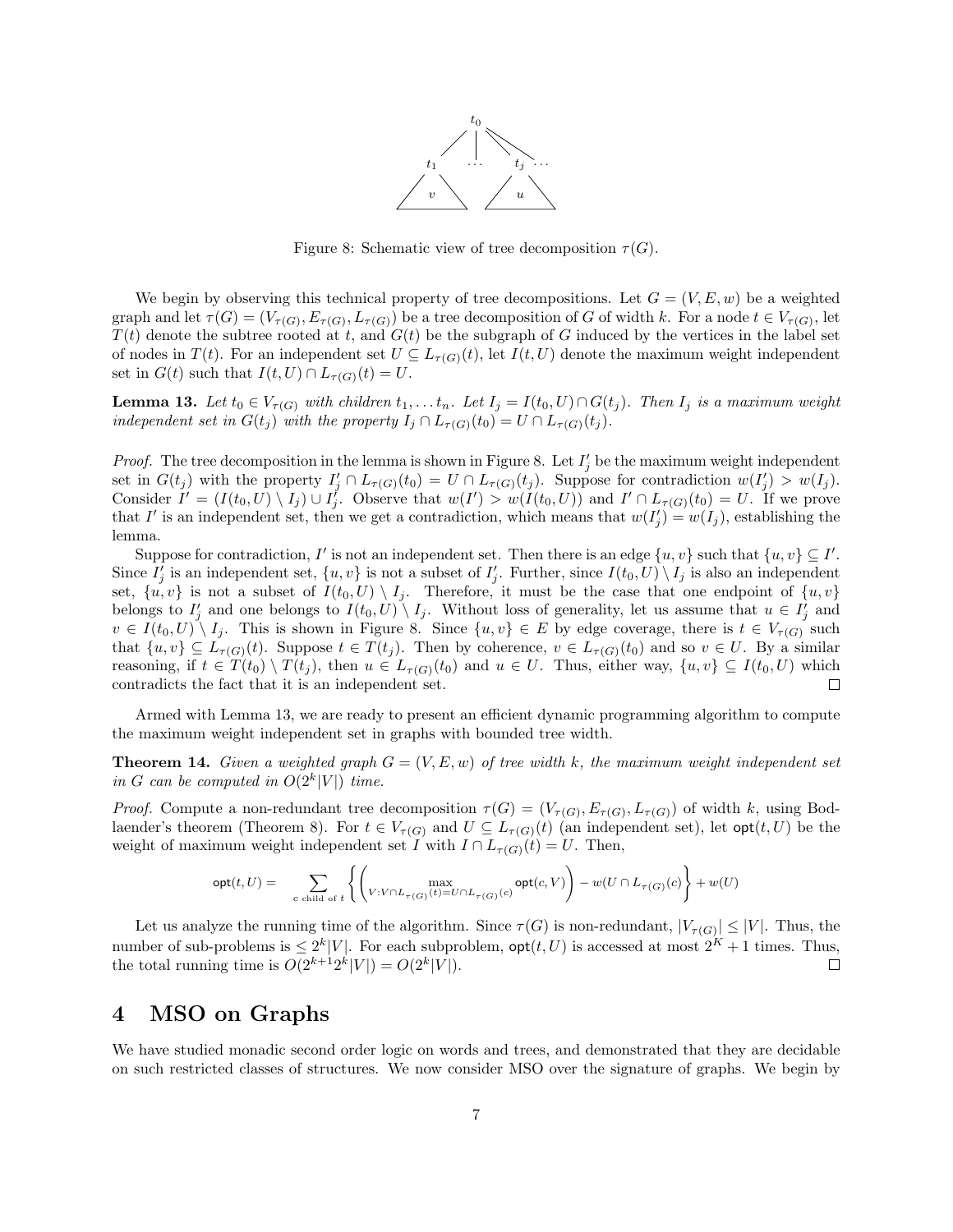studies their expressive power, before present the main result of this section, which demonstrates that MSO is efficiently decidable on graphs of small tree width.

### 4.1 Expressive Power

Monadic second order logic over the signature of graphs ( $\tau_G = \{E\}$ ) can expressive a variety of interesting properties. MSO can be thought of as describing decision problems — a sentence  $\varphi$  describes the problem where given a graph G, the goal is to determine if  $G \models \varphi$ . We can see that MSO sentences are rich enough to describe computationally rich problems.

• "Graph is 3-colorable."

$$
\exists X_1 \exists X_2 \exists X_3 (\forall x (X_1 x \lor X_2 x \lor X_3 x) \land \forall x \forall y (Exy \to (\neg (X_1 x \land X_1 y) \land \neg (X_2 x \land X_2 y) \land \neg (X_3 x \land X_3 y))))
$$

• "Graph has independent set of size at least  $k$ "

$$
\exists x_1 \cdots \exists x_k (\land_{i \neq j} \neg (x_i = x_j) \land \land_{i \neq j} \neg Ex_i x_j)
$$

• "Graph has a vertex cover of size at most  $k$ "

$$
\exists x_1 \cdots \exists x_k \forall x \forall y (Exy \rightarrow (\forall_i ((x = x_i) \vee (y = x_i))))
$$

All the properties written above define computational problems that are NP-complete. We saw the theorem by Fagin that NP can be characterized exactly by the decision problems that can be described in existential second order logic. However, MSO is not as rich as existential second order logic. Though we can express NP-complete problems, it fails to describe all problems in NP; some problems that computationally very simple, cannot be expressed in MSO. We give an example of such a property.

Recall that a graph  $G = (V, E)$  is said to *bipartite* if there is a partition of V into two sets  $(U_1, U_2)$  such that  $E \subseteq (U_1 \times U_2) \cup (U_2 \times U_1)$ , i.e., G has no edges between vertices belonging to the same partition. We could express the fact that a graph is bipartite in MSO as follows.

$$
\exists U_1 \exists U_2 (\forall x (U_1 x \leftrightarrow \neg U_2 x) \land \forall x \forall y (Exy \to ((U_1 x \land U_2 y) \lor (U_2 x \land U_1 y))))
$$

A bipartite graph  $G = (V, E)$  with partites  $U_1$  and  $U_2$  is said to be balanced if the partites are of equal size, i.e.,  $|U_1| = |U_2|$ .

Proposition 15. Balanced bipartite graphs are not expressible in MSO. That is, there is no MSO sentence  $\varphi_b$  such that  $G \models \varphi_b$  iff G is a balanced bipartite graph.

Proof. Our proof will show that if balanced bipartite graphs were expressible in MSO then there is a nonregular (word) language  $L$  that is expressible in MSO (over the signature of words). Since we know that over words, MSO is expressively equivalent to regularity, we will have our desired result.

Without loss of generality, assume that the vertices of the graph are  $\{0, 2, \ldots n-1\}$ . Consider the mapping f that maps (bipartite) graphs to words over  $\{a, b\}$  such that symbol at position i in word  $f(G)$  is a if  $i \in U_1$  and is b otherwise. Observe that G is balanced iff  $f(G)$  has equal number of as and bs. Suppose  $\varphi_b$  expresses balanced bipartite graphs. Then  $\varphi_b[Exy \to (Q_a x \leftrightarrow Q_b y)]$  expresses the non-regular language  $L = \{w \in \{a, b\}^* \mid \text{number of as equals number of } b \text{s in } w\}.$  $\Box$ 

Thus, while many NP-complete problems can be "expressed" in MSO (over graphs) but some very simple properties cannot. Note that the inexpressivity proof of Proposition 15, in fact shows that balanced bipartite graphs cannot be expressed in the signature  $\{<, E\}.$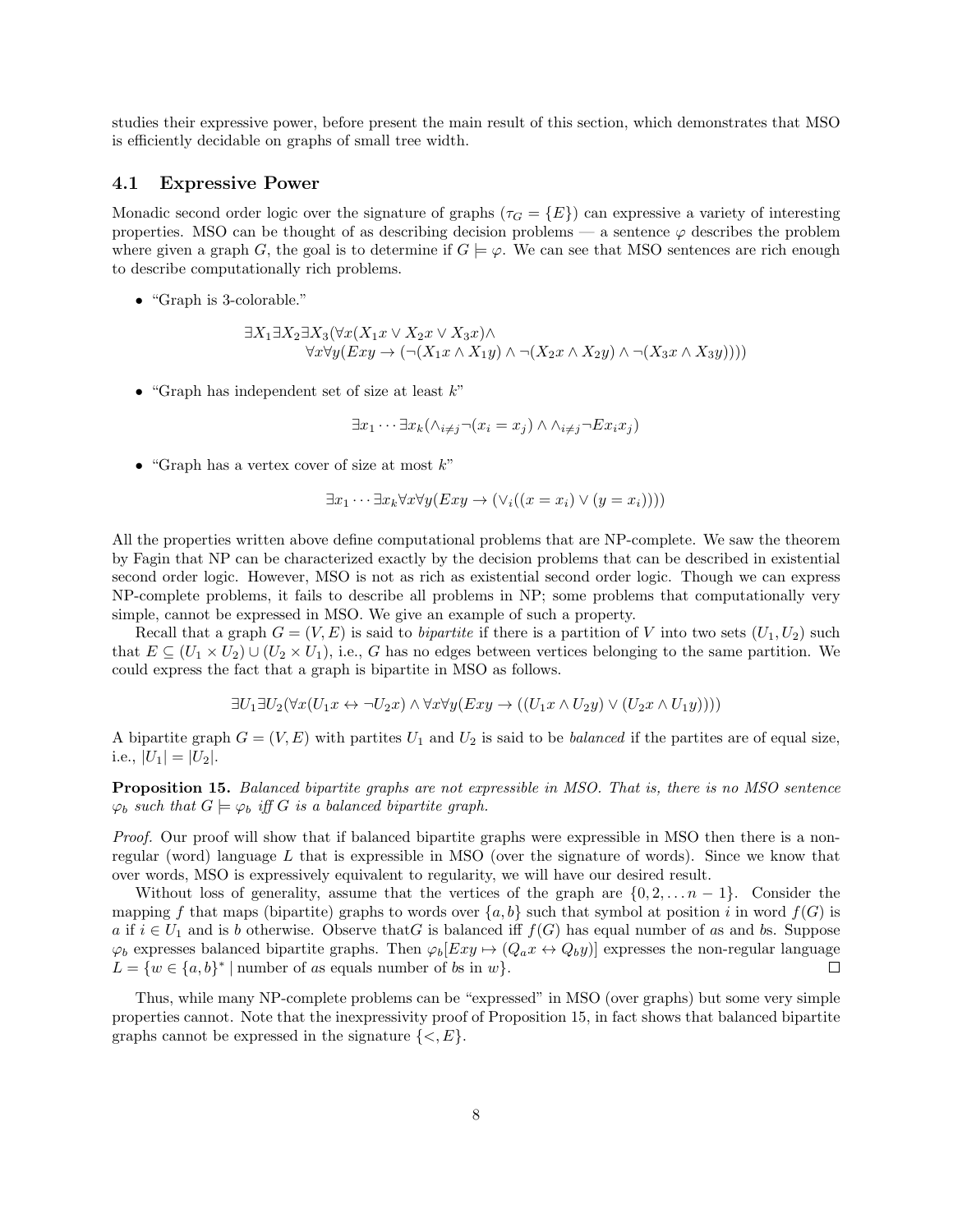#### 4.2 Courcelle's Theorem

In this section, we will prove Courcelle's theorem, which is as follows.

**Theorem 16.** Given a graph  $G = (V, E)$  of tree width w, and an MSO sentence  $\varphi$ ,  $G \models \varphi$  can be decided in time  $O(f(|\varphi|, w)|V|)$ .

Thus, if a decision problem is defined by an MSO sentence, then Theorem 16 says that the problem be decided in linear time in the size of the input graph, provided the input has bounded tree width, Courcelle's theorem, therefore, generalizes previous observations about NP-complete problems like independent set, being solvable in polynomial time on graphs with bounded tree width.

We will prove Courcelle's theorem in the rest of this section through a series of observations. Our proof will rely on the observation that MSO can be decided on trees efficiently. We recall this observation here for completeness.

**Theorem 17.** Given a  $\Sigma$ -labeled tree T (where  $\Sigma$  is a finite set) and an MSO sentence  $\varphi$ ,  $T \models \varphi$  can be decided in time that is linear in  $|T|$ .

*Proof.* Construct the tree automaton A recognizing  $\llbracket \varphi \rrbracket$  and check if  $T \in L(\mathcal{A})$ .  $\Box$ 

The idea behind proving Theorem 16, is the following. Given a graph  $G$ , we will will reduce the question of determining if  $G \models \varphi$  to a question of checking the satisfaction of an MSO sentence on a tree, and then use Theorem 17. To carry this plan out, we need to construct a tree labeled by elements of a finite alphabet, and transform  $\varphi$  to another sentence such that satisfaction is preserved. Using Theorem 8, we can construct a tree decomposition  $\tau(G)$  of G; we can assume that  $\tau(G)$  is a binary tree of the same size as G. However,  $\tau(G)$  is not a tree with a finite label set; its nodes are labeled by subsets of vertices of G, and so the label set depends on the size of G. Thus, we cannot directly use Theorem 17 on this tree. Instead, we will use  $\tau(G)$ to construct another tree  $\mathcal{T}_{G,\tau(G)}$  of the same size. Further, the nodes of  $\mathcal{T}_{G,\tau(G)}$  will be labeled by elements from a finite set. The construction of the tree  $\mathcal{T}_{G,\tau(G)}$  will crucially rely on the fact that the width of  $\tau(G)$ is bounded. We will also construct an MSO sentence  $\varphi'$  such that  $G \models \varphi$  iff  $\mathcal{T}_{G,\tau(G)} \models \varphi'$ . Theorem 16 then follows from Theorem 17.

As a first step towards filling out the above proof outline, let us establish some conventions about tree decompositions of width w. Every  $S \subseteq V$  of size at most  $w + 1$  can be encoded as a string of length  $w + 1$ — list the elements of S in some (canonical) order, and repeat some to ensure that the string is of length exactly  $w + 1$ . For example, if  $w = 3$ , the set  $\{1, 2, 3\}$  can be thought of as string 1231 or 3211, etc. Thus, we can assume that a tree decomposition  $\tau(G) = (V_{\tau(G)}, E_{\tau(G)}, L_{\tau(G)})$  of width w for graph  $G = (V, E)$  will be such that  $L_{\tau(G)} : V_{\tau(G)} \to V^{w+1}$ 

Let us now describe the tree  $\mathcal{T}_{G,\tau(G)}$  that is labeled by elements from a finite alphabet. We have  $G = (V, E)$ be a graph,  $\tau(G) = (V_{\tau(G)}, E_{\tau(G)}, L_{\tau(G)})$  of width w. Define  $\mathcal{T}_{G,\tau(G)} = (V_{\tau(G)}, E_{\tau(G)}, L)$ , with  $L(u) =$  $(\lambda_1, \lambda_2, \lambda_3)$  for any  $u \in V_{\tau(G)}$ , where

- $\lambda_i \subseteq \{1, 2, \ldots w + 1\} \times \{1, 2, \ldots w + 1\}$ , for  $i = 1, 2$ , or 3.
- $\lambda_1 = \{(i, j) | (L_{\tau(G)}(u)[i], L_{\tau(G)}(u)[j]) \in E\}$
- $\lambda_2 = \{(i, j) | L_{\tau(G)}(u)[i] = L_{\tau(G)}(u)[j]$  and  $i \neq j\}$
- $\lambda_3 = \{(i, j) | L_{\tau(G)}(u)[i] = L_{\tau(G)}(v)[j]\},\$  where v is the parent of u in  $\tau(G)$

**Example 18.** Consider the cycle graph with 6 vertices  $\{A, B, C, D, E, F\}$  shown in Figure 9. Its tree decomposition of width 2 is shown to its right. Notice, that the vertices are labeled by a string, with possibly repeated vertices, as per the convention adopted in this section. Finally, the tree  $\mathcal{T}_{G,\tau(G)}$  shown below both of them. Notice that  $\mathcal{T}_{G,\tau(G)}$  depends upon how the sets labeling the nodes in the tree decomposition are written as strings in  $\tau(G)$ .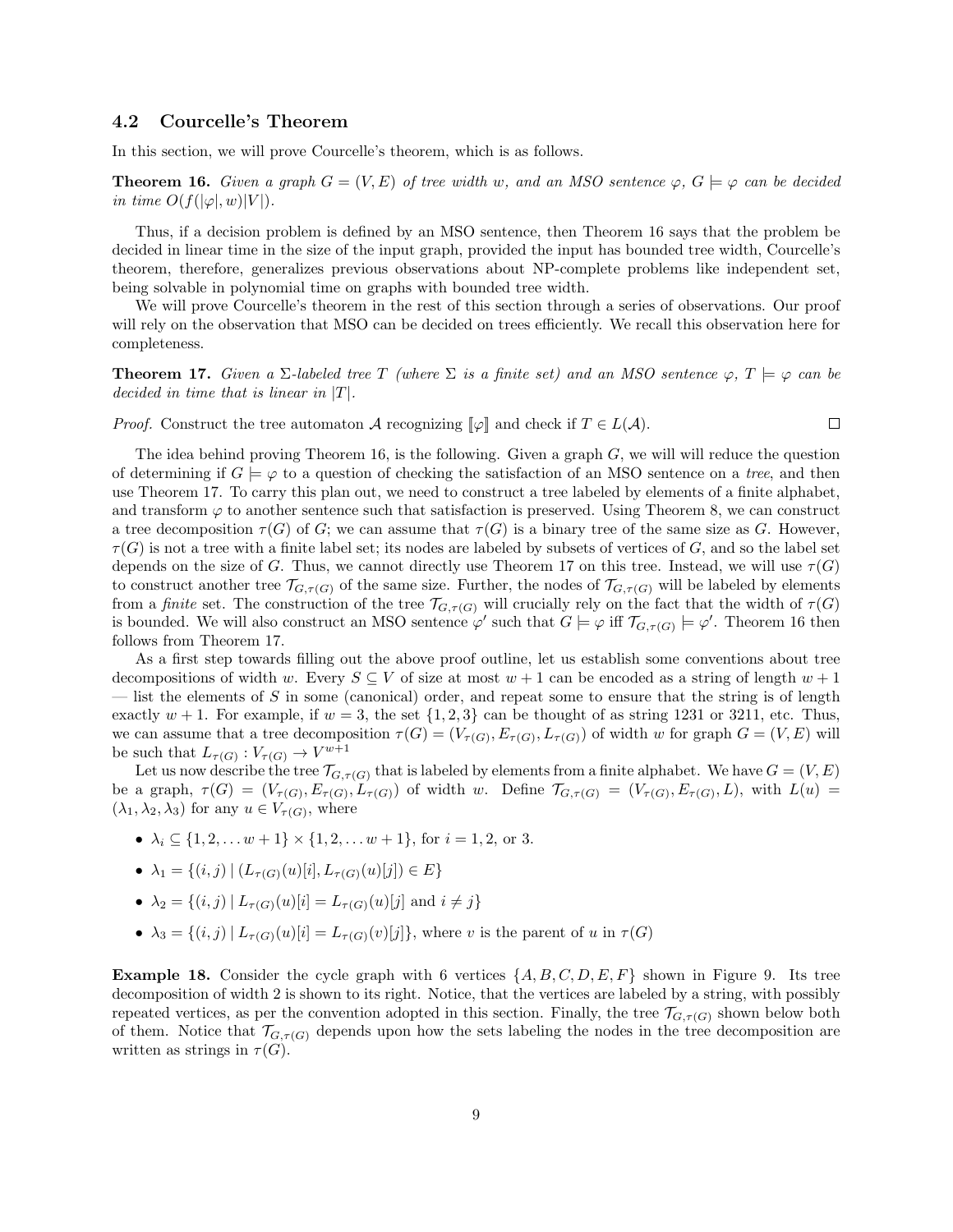

Figure 9: Showing graph G, its tree decomposition  $\tau(G)$ , and the tree  $\mathcal{T}_{G,\tau(G)}$ 



Figure 10: Graph G and its tree decomposition

To describe the translation of the MSO formula  $\varphi$  to a formula  $\varphi'$  for the tree  $\mathcal{T}_{G,\tau(G)}$  requires one to interpret vertices and edges of graph G in the tree  $\mathcal{T}_{G,\tau(G)}$ . We will interpret vertices of G as a tuple of nodes of  $\mathcal{T}_{G,\tau(G)}$ . Let  $G = (V,E)$  be a graph and  $\tau(G) = (V_{\tau(G)}, E_{\tau(G)}, L_{\tau(G)})$  of width w. A set  $S \subseteq V$  will be encoded as  $Tree(S) = (U_1, U_2, \ldots U_{w+1}),$  where  $U_i \subseteq V_{\tau(G)}$  such that

$$
U_i = \{ u \in V_{\tau(G)} \mid L_{\tau(G)}(u)[i] \in S \}
$$

Example 19. Let us look at an example to understand the interpretation of vertices. Consider the graph and its tree decomposition shown in Figure 10. Here is the interpretation of some subsets of vertices.

- Tree $({A, C, E}) = ({a, b, c, d, e, f}, {c, e}, {a, b, d, f})$
- Tree( $\{A\}$ ) = ( $\{a, b, c, d, e, f\}$ ,  $\{\}, \{a, f\}$ )
- Not every tuple of tree nodes corresponds to vertices of the graph. For example,  $({a}, {}, {\}$ Tree(S) for any S

In what follows, let us fix a graph  $G = (V, E)$ , a tree decomposition  $\tau(G) = (V_{\tau(G)}, E_{\tau(G)}, L_{\tau(G)})$ of width w, and the tree  $\mathcal{T}_{G,\tau(G)} = (V_{\tau(G)}, E_{\tau(G)}, L)$ . For any  $u \in V_{\tau(G)}$ , we will assume that  $L(u)$  $(\lambda_1(u), \lambda_2(u), \lambda_3(u)).$ 

**Proposition 20.** A tuple of sets of nodes of  $\mathcal{T}_{G,\tau(G)}$ ,  $X = (X_1, \ldots X_{w+1})$  is the encoding  $\text{Tree}(S)$  for some S (with  $|S| > 1$ ) iff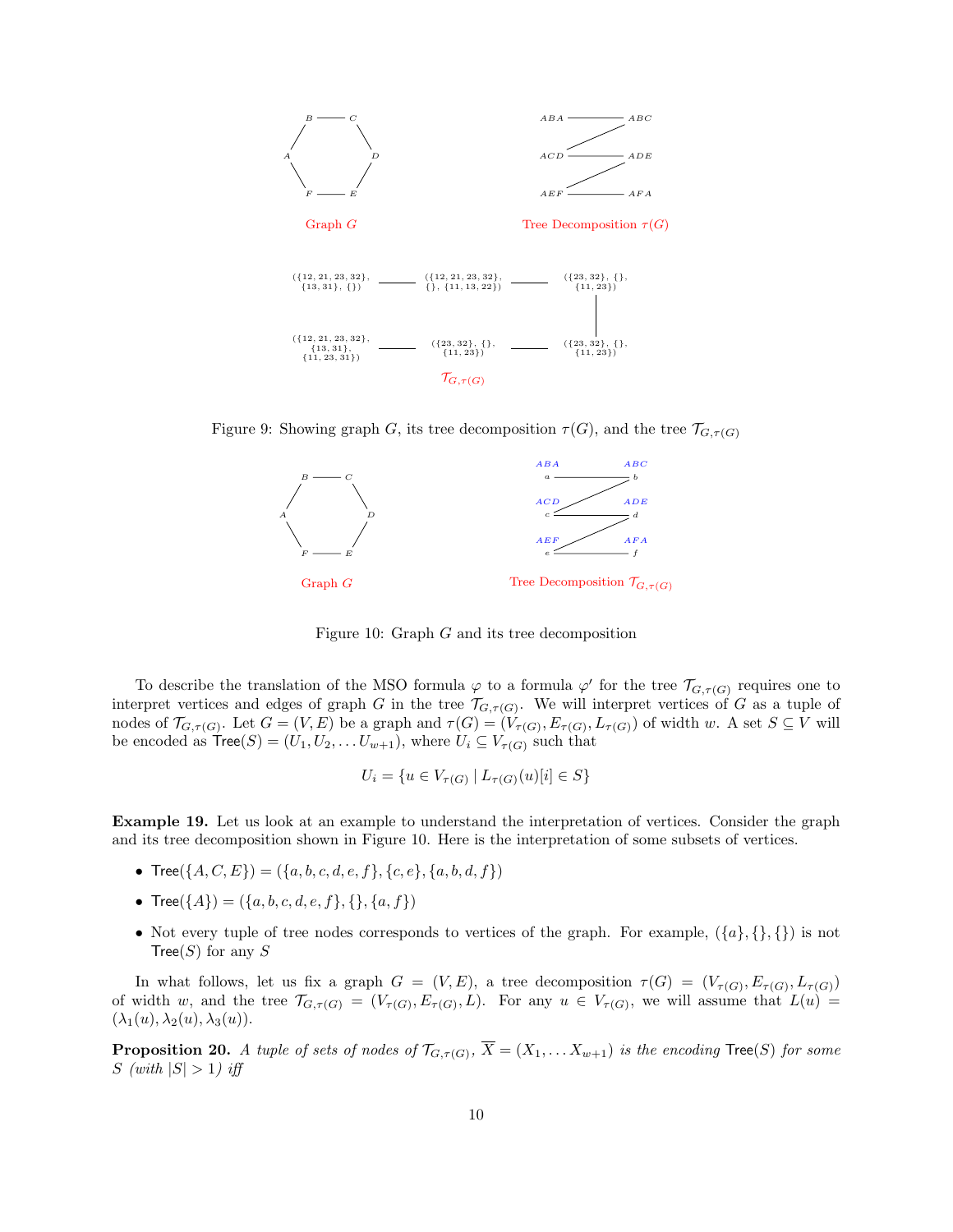- (a) If  $(i, j) \in \lambda_2(u)$  then  $u \in X_i$  iff  $u \in X_i$ .
- (b) If  $(i, j) \in \lambda_3(u)$  then  $u \in X_i$  iff  $v \in X_j$ , where v is the parent of u.

 $\overline{X}$  is the encoding Tree(n) for some  $n \in V$  iff conditions (a) and (b) hold and

- (c) If  $u \in X_i$  and  $u \in X_j$  then  $(i, j) \in \lambda_2(u)$ .
- (d) If  $u \in X_i$ ,  $v \in X_j$  (where v is parent of u) then  $(i, j) \in \lambda_3(u)$ .
- (e)  $\cup_{i=1}^{w+1} X_i$  forms a connected component of  $\mathcal{T}_{G,\tau(G)}$ .

*Proof.* Let us first consider the case of S where  $|S| > 1$ . It is easy to see that for any S (with  $|S| > 1$ ) Tree(S) satisfies conditions (a) and (b). We need to prove the converse. For a tuple  $\overline{X} = (X_1, \ldots, X_{w+1})$ , let

Set(
$$
\overline{X}
$$
) = { $v \in V$  |  $\exists i \exists u$ .  $u \in X_i$  and  $L_{\tau(G)}(u)[i] = v$ }

We will show that  $Tree(Set(\overline{X})) = \overline{X}$ , provided  $\overline{X}$  satisfies conditions (a) and (b).

Suppose  $\text{Tree}(\text{Set}(\overline{X})) \neq \overline{X}$ . Then there are  $u_1, u_2$  (possibly the same) such that  $L_{\tau(T)}(u_1)[i] = L_{\tau(T)}(u_2)[j] =$ v such that  $u_1 \in X_i$  and  $u_2 \notin X_j$ . Since  $v \in L_{\tau(G)}(u_1)$  and  $v \in L_{\tau(G)}(u_2)$ , v appears in the label of every vertex on the path from  $u_1$  to  $u_2$ . Thus, without loss of generality, we may assume that either  $u_1 = u_2$  or  $u_1$ is parent of  $u_2$ . But then X either violates (a) or (b), which contradicts the fact that X satisfies both (a) and (b). Hence, we have established the proposition for S such that  $|S| > 1$ .

Let us now consider the case when  $S = \{v\}$  for  $v \in V$ . Once again it is easy to see that Tree( $\{v\}$ ) for any v satisfies conditions (a), (b), (c), (d), and (e). We need to prove the converse. For tuple  $\overline{X}$ , once again consider  $S = \mathsf{Set}(\overline{X})$ ; we will argue that  $|S| = 1$  if  $\overline{X}$  satisfies (a),(b),(c),(d), and (e).

Suppose S has more than one element. Then there are vertices  $u_1$  and  $u_2$  (possibly the same) and i and j such that  $u_1 \in X_1$ ,  $u_2 \in X_j$ , and  $L_{\tau(G)}(u_1)[i] \neq L_{\tau(G)}(u_1)[j]$ . Since  $\overline{X}$  satisfies condition (e), we can assume that either  $u_1 = u_2$  or  $u_1$  is parent of  $u_2$ . But, then  $\overline{X}$  either violates condition (c) or condition (d). Thus, the proposition is established.  $\Box$ 

Observe that each of the conditions (a) through (e) in Proposition 20, can be expressed in MSO.

(a) "If  $(i, j) \in \lambda_2(u)$  then  $u \in X_i$  iff  $u \in X_j$ " is

$$
\varphi_a(X_1, \dots, X_{w+1}) = \forall x
$$
  

$$
\bigwedge_{i,j \in \{1, \dots w+1\}} \bigwedge_{a = (\lambda_1, \lambda_2, \lambda_3) : (i,j) \in \lambda_2} (Q_a x \to (X_i x \leftrightarrow X_j x))
$$

(b) "If  $(i, j) \in \lambda_3(u)$  then  $u \in X_i$  iff  $v \in X_j$ , where v is the parent of u" is

$$
\varphi_b(X_1, \dots, X_{w+1}) = \forall x \forall y
$$
  

$$
\bigwedge_{i,j \in \{1, \dots w+1\}} \bigwedge_{a=(\lambda_1, \lambda_2, \lambda_3): (i,j) \in \lambda_3} ((Q_a x \land (S_1 y x \lor S_2 y x)) \rightarrow (X_i x \leftrightarrow X_j y))
$$

(c) "If  $u \in X_i$  and  $u \in X_j$  then  $(i, j) \in \lambda_2(u)$ " is

$$
\varphi_c(X_1, \dots, X_{w+1}) = \forall x ((X_i x \land X_j x) \to (\bigvee_{a = (\lambda_1, \lambda_2, \lambda_3) : (i,j) \in \lambda_2} Q_a x))
$$

(d) "If  $u \in X_i$ ,  $v \in X_j$  (where v is parent of u) then  $(i, j) \in \lambda_3(u)$ " is

$$
\varphi_d(X_1, \dots, X_{w+1}) = \forall x \forall y ((X_ix \land X_jy \land (S_1yx \lor S_2yx)) \rightarrow (\bigvee_{a=(\lambda_1, \lambda_2, \lambda_3): (i,j) \in \lambda_3} Q_a x))
$$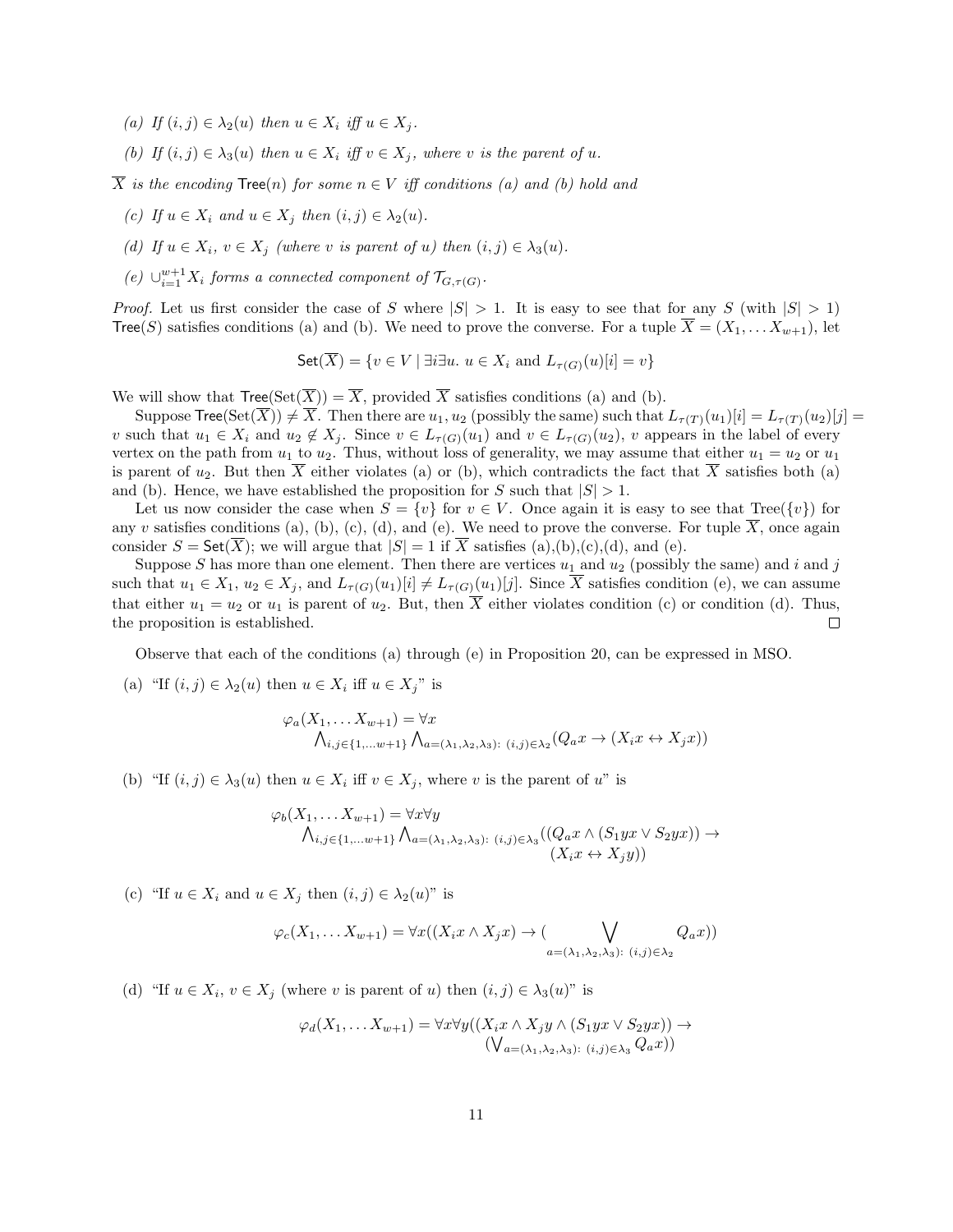(e) "  $\cup_{i=1}^{w+1} X_i$  forms a connected component of  $\mathcal{T}_{G,\tau(G)}$ " is

$$
\varphi_e(X_1,\ldots X_{w+1}) = \text{connected}(\bigcup_i X_i)
$$

where

$$
\text{connected}(Y) = \forall Y_1 \forall Y_2
$$
\n
$$
((\text{``}Y_1 \cup Y_2 = Y'' \land \text{``}Y_1 \cap Y_2 = \emptyset'' \land \text{``}Y_1 \neq \emptyset'' \land \text{``}Y_2 \neq \emptyset'') \rightarrow
$$
\n
$$
(\exists x \exists y Y_1 x \land Y_2 y \land (S_1 xy \lor S_2 xy \lor S_1 yx \lor S_2 yx))
$$

Armed with Proposition 20, and formulas  $\varphi_a, \varphi_b, \varphi_c, \varphi_d, \varphi_e$  described above, we are to give the translation of sentence  $\varphi$ . Recall that to prove Courcelle's theorem, our goal is the following. Given graph G (with tree decomposition  $\tau(G)$  of width w) and formula  $\varphi(x_1, \ldots, x_n, Y_1, \ldots, Y_m)$  we will construct formula  $T(\varphi)(\overline{X_1}, \ldots \overline{X_n}, \overline{Y_1}, \ldots \overline{Y_m})$  such that

$$
G \models \varphi[a_1, \dots a_n, Y_1, \dots Y_m]
$$
  
iff  

$$
\mathcal{T}_{G,\tau(G)} \models T(\varphi)[\text{Tree}(a_1), \dots \text{Tree}(a_n), \text{Tree}(Y_1), \dots \text{Tree}(Y_m)].
$$

 $T(\varphi)$  will be constructed inductively.

Let start with the base cases.

- Case  $\varphi = (x = y)$ :  $T(\varphi) = \sqrt[a]{i}$ .  $X_i = Y''_i$
- Case  $\varphi = Exy$ :

$$
T(\varphi) = \exists u \bigvee_{a = (\lambda_1, \lambda_2, \lambda_3): (i,j) \in \lambda_1} (X_i u \wedge Y_j u \wedge Q_a u)
$$

• Case  $\varphi = Yx$ :  $T(\varphi) = \sqrt{\forall i}$ .  $X_i \subseteq Y''_i$ 

For the induction step, the boolean case of  $\varphi = \psi_1 \to \psi_2$  is straightforward  $-T(\varphi) = T(\psi_1) \to T(\psi_2)$ . Let us consider the case of quantification.

- Case  $\varphi = \exists x \psi$ :  $T(\varphi) = \exists \overline{X}(T(\psi) \wedge \varphi_a \wedge \varphi_b \wedge \varphi_c \wedge \varphi_d \wedge \varphi_e)$
- Case  $\varphi = \exists Y \psi$ :  $T(\varphi) = \exists \overline{Y}(T(\psi) \wedge \varphi_a \wedge \varphi_b)$

# 5 Applications of Courcelle's Theorem

As observed in Section 4.1, graph coloring, vertex cover, and independent set can all be expressed in MSO over the signature of graphs. Therefore, as a consequence of Courcelle's Theorem (Theorem 16), all these problems can be solved efficiently on bounded tree width graphs.

**Corollary 21.** Given graph  $G = (V, E)$  of tree width w and k (parameter for colorability, vertex cover, and independent set), problem P (which is either graph coloring, vertex cover, or independent set) can be solved in time  $O(f(w, k)|V|)$ .

### 5.1 Courcelle's Theorem for Arbitrary Structures

Another classical NP-complete problem is Hamiltonian cycle problem. Recall that a sequence of vertices  $v_1, v_2, \ldots v_n$  is a *Hamiltonian* cycle in graph  $G = (V, E)$  iff (a)  $(v_i, v_{i+1}) \in E$  for all  $i \in \{1, \ldots n-1\}$  and  $(v_n, v_1) \in E$ , and (b) for every vertex  $v \in V$ , there is a unique i such that  $v = v_i$ . The Hamiltonian cycle problem is, given a graph G, determine if G has a Hamiltonian cycle.

Unfortunately, the existence of a Hamiltonian cycle in a graph cannot be expressed in MSO over the signature  $\tau_G = \{E\}$  of graphs. It can, however, be expressed over a richer vocabulary of hypergraphs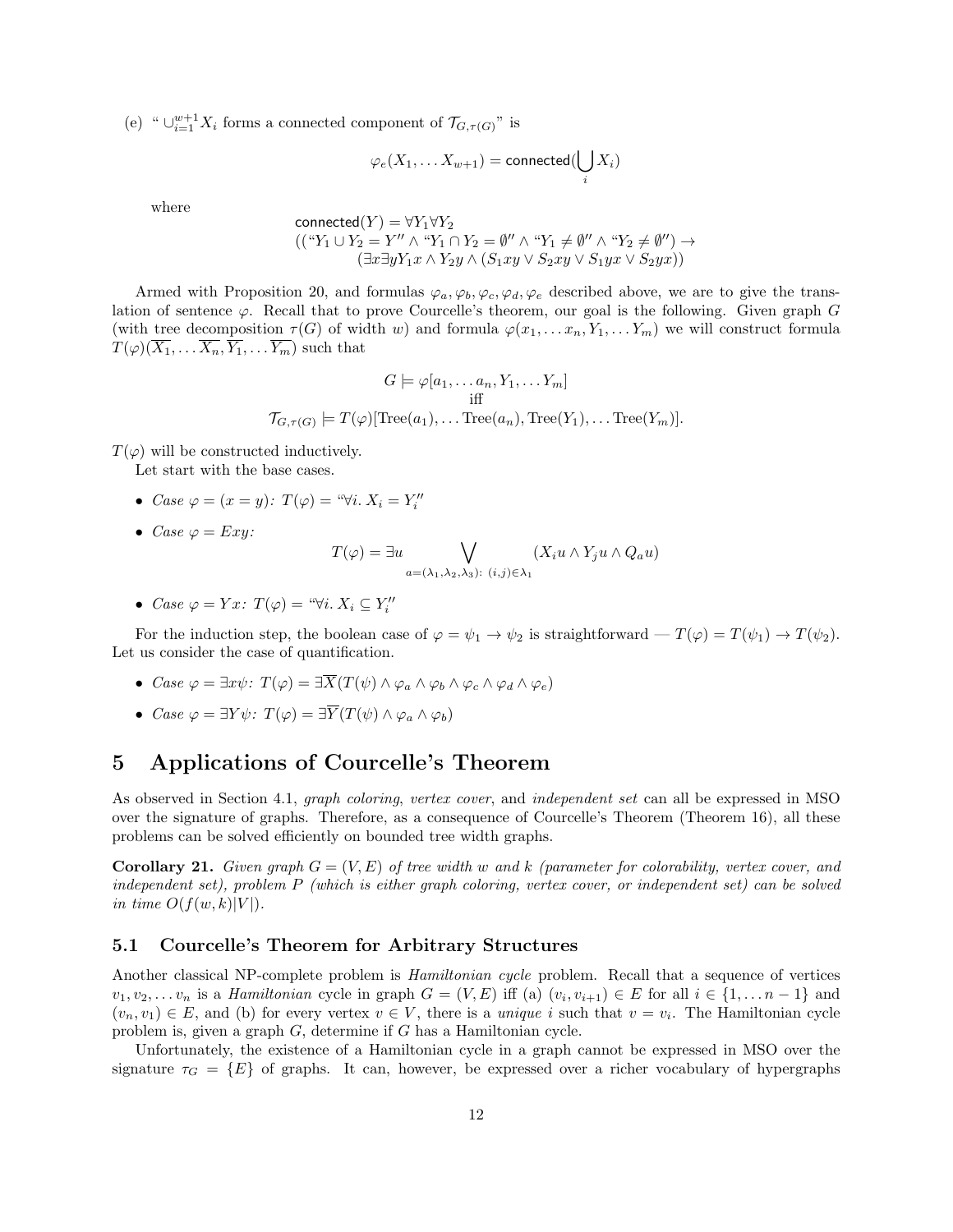

Figure 11:  $GraphG_1$  has a Hamiltonian cycle while  $G_2$  does not.



Figure 12: Example graph represented as a structure over  $\tau_G = \{E\}$  and over  $\tau_{HG} = \{V, E, I\}$ .

 $-\tau_{HG} = \{V, E, I\}$ , where V and E are unary predicates denoting whether an element is a vertex or an edge, and I is a binary predicate encoding the incidence relation. Here is an example to illustrate the difference between encoding a graph over the signature  $\tau_G = \{E\}$  and over the signature of hypergraphs  $\tau_{HG} = \{V, E, I\}.$ 

**Example 22.** Consider graph shown in Figure 12. As a structure over  $\tau_G = \{E\}$ , the graph has universe  $\{1, 2, 3, 4\}$ , with relation  $\{(1, 2), (1, 3), (2, 1), (2, 3), (2, 4), (3, 1), (3, 2), (3, 4), (4, 2), (4, 1)\}\$  being the interpretation of E.

On the other hand, if the graph is viewed as a structure of  $\tau_{HG} = \{V, E, I\}$ , the universe of the structure would be  $\{1, 2, 3, 4, a, b, c, d, e\}$ . The interpretation of the the predicates  $V, E, I$  will be  $\{1, 2, 3, 4\}$ ,  $\{a, b, c, d, e\}$ , and  $\{(1, a), (1, b), (2, a), (2, c), (2, d), (3, b), (3, c), (3, e), (4, d), (4, e)\}$ , respectively.

Over the signature of hypergraphs, Hamiltonian cycle can be expressed in MSO as follows: "There is a set of edges H such that for every vertex there are exactly two edges in H incident on it and for every cut  $U, U'$  (i.e., partition of vertices) there is an edge that crosses the cut." This can be written down as

$$
\varphi_H = \exists H((Hx \to Ex) \land \forall x(Vx \to exactly2(x,H)) \land \forall U \forall U'(\text{part}(U,U') \to \exists x_1 \exists x_2 \exists y(Ux_1 \land U'x_2 \land Hy \land Ix_1y \land Ix_2y)))
$$

where

$$
\begin{array}{c} \mathsf{exactly2}(x,H)=\exists y_1 \exists y_2 (\neg (y_1=y_2) \wedge Hy_1 \wedge Hy_2 \wedge Ixy_1 \wedge Ixy_2 \wedge \\ \forall y((Hy \wedge Ixy) \rightarrow ((y=y_1) \vee (y=y_2))))\\ \mathsf{part}(U_1,U_2)=\forall x(((U_1x \vee U_2x) \rightarrow Vx) \wedge (Vx \rightarrow ((U_1x \leftrightarrow \neg U_2x)))\\ \wedge ((\exists xU_1x) \wedge (\exists xU_2x))\end{array}
$$

Can the Hamiltonian cycle problem be solved efficiently on graphs of bounded tree width? We will answer this in the affirmative. To do this we will extend Courcelle's theorem for arbitrary structures as opposed to just graphs. To do this, we first extend the definitions of tree decompositions and tree width to arbitrary structures.

**Definition 23** (Tree Decompositions of Structures). A *tree decomposition* of a structure  $A = (A, R_1^A, \dots R_k^A)$ is a tree  $\tau(A)=(V_{\tau(A)},E_{\tau(A)},L_{\tau(A)})$  where  $(V_{\tau(A)},E_{\tau(A)})$  is a tree and  $L_{\tau(A)}:V_{\tau(A)}\to 2^A$  is a labelling function such that

**Universe Coverage** For every  $a \in A$ , there is  $t \in V_{\tau(A)}$  such that  $a \in L_{\tau(A)}(t)$